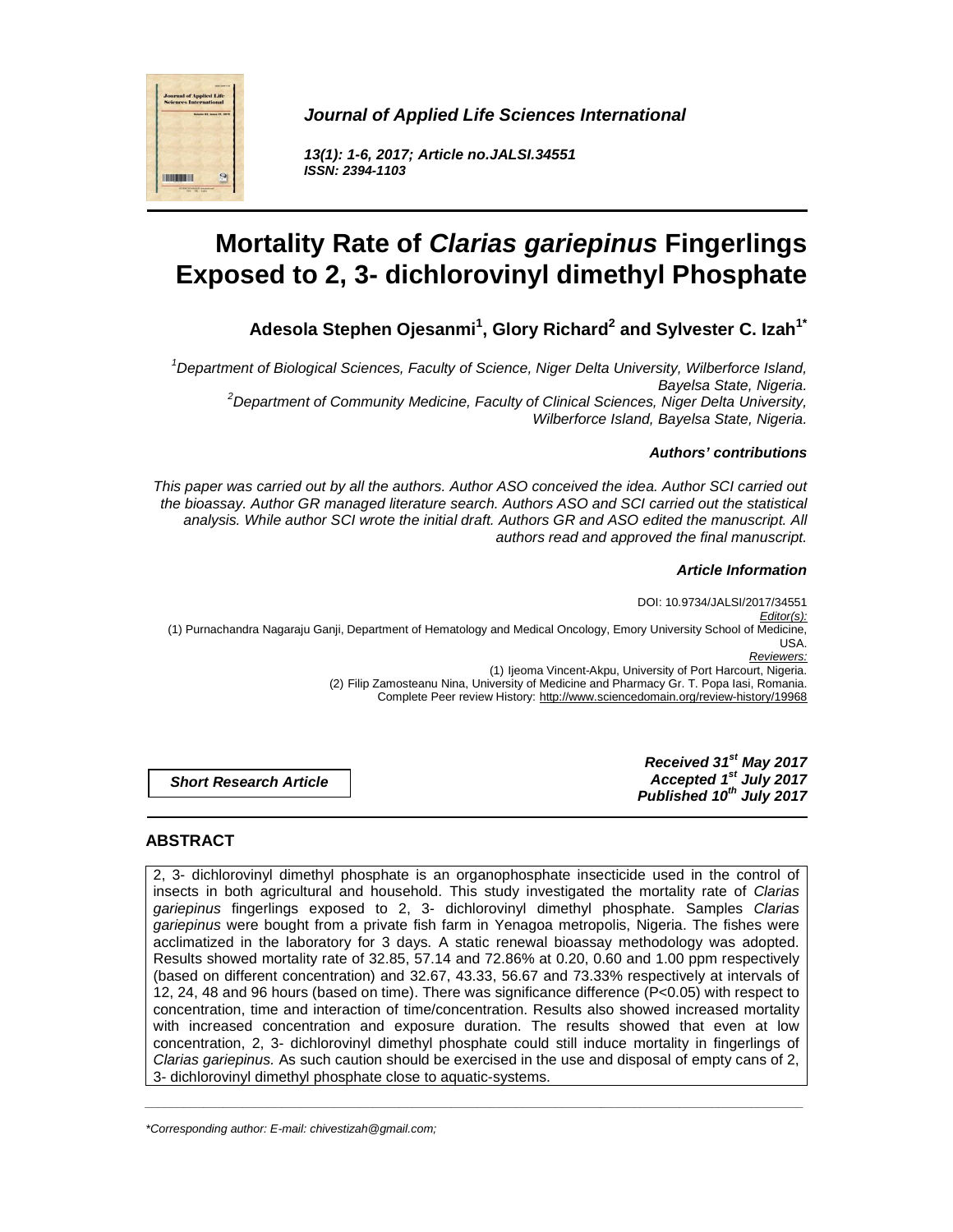Keywords: Fisheries; insecticides; pesticides; toxicity; water pollution.

#### **1. INTRODUCTION**

Water is one of the unique resources required for the growth, development and survival of living organisms [1-6]. Water resources are majorly contaminated by human activities and to a lesser extent by natural phenomena [7]. Beside portability and domestic utilization especially by humans, water is also habitat to several aquatic life forms including fishes (fin and shelled fishes). Fish is a major source of animal protein. The harvesting of fishes in the wild (fishing) is a major source of livelihood to indigenous people especially in Bayelsa state, Nigeria. Industrialization and urbanization has led to constant degradation of the environment (soil, air and water) resulting in eutrophication and loss of biodiversity.

Surface water abounds in Nigeria. According to Izah and Srivastav [4], over 10 out of the 36 states are named after water bodies. Nigeria as a nation is divided into three by rivers. Several rivers, creeks and lakes are named after a town. According to Olopade et al. [8], several communities and towns lie in the watershed of the Niger River, and other major river systems include the Benue River, Cross River, Anambra River, Imo River, Kwa Iboe River, Ogun River and Oshun River. Majority of these rivers has tributaries.

Specifically, in the Niger Delta, freshwater, brackish and marine water are found in the region. The sizes of the water differ and are called by several names including lake, pond, creek, creeklets, stream, rivulets, river etc. The water resources are major receipt of wastes generated by several sectort including household and industry. Some notable pollutants aquatic resources emanates from erosion, siltation, domestic and industrial wastes, effluent from abattoir, motor garages, mechanical shops, excreta disposal, agricultural activities as well as bathing and washing [8]. These wastes are discharged into the water directly and indirectly (via runoff after rainfall). In river line communities in the Niger Delta specifically Bayelsa state, several wastes streams are discharged into the aquatic ecosystem including sewage via pit toilet system [2,6,9,10], food processing wastes such as oil palm mill effluents [11], household and market solid wastes. The activities leading to changes in water quality parameters could also

affect the composition and abundance of life in such water medium.

In recent times, synthetic pesticides are used for the eradication of weed (herbicides), insects (insecticides), ticks (acaricides) etc. Typically, pesticides are substances used to control pest (in order to protect crop and preserve materials, eradicate weeds, control disease transmitting vectors/organisms) [12-14]. Most toxic pesticides are harmful to non-target organisms.

In coastal region especially in the Niger Delta, the use of insecticides containing 2, 2- Dichlorovinyl Dimethyl Phosphate has increased. Ajiboso et al. [15] reported that 2, 2- dichlorovinyl dimethyl phosphate is one of the commonly produced and utilized insecticides in Nigeria with effectiveness and potency compared to other competitive household insecticides (including mosquito coil and flints).

2,3dichlorovinyl dimethyl phosphate is one of the pesticides that belong to the organophosphates group of insecticides. 2, 3-dichlorovinyl dimethyl phosphate is sometimes called dichlovos [16, 17]. It is one of the broad spectrum insecticides used in the control of household, and stored products insects [16,17]. According to Ashade et al. [16], the toxicity of the organophosphate is due to their ability to inhibit cholinesterase enzyme which results in the accumulation of acetycholine in nerve tissues of the effector organs. Organo-phosphates are broader in insecticidal spectrum.

Handling and use of insecticides containing 2,3dichlorovinyl dimethyl phosphate is indiscriminate. Generally, the discharge of empty cans of pesticides could be harmful to the environment. This is because the remains in the cans could be toxic to aquatic ecosystem especially fishes when they are leached into the nearby surface water due to soil erosion [18– 25]. Furthermore, Babatunde and Oladimeji [26] reported that pesticides usually get into the aquatic environment through accidents or through run offs from surrounding farmlands and leads to mortality and morbidity in aquaticsystem such as fisheries. Therefore, this study is designed to assess mortality rate of Juvenile Clarias gariepinus exposed to 2, 3dichlorovinyl dimethyl phosphate.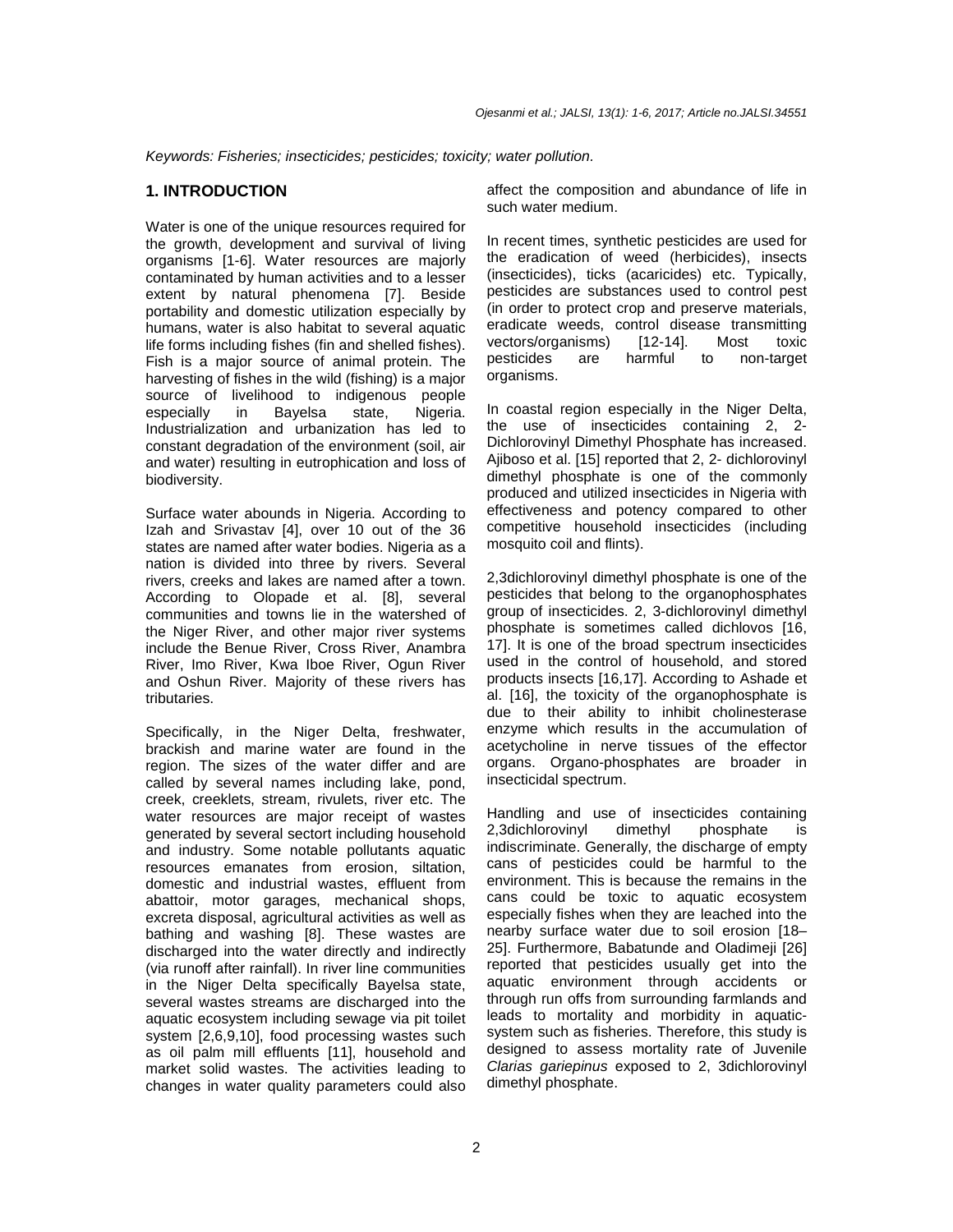### **2. MATERIALS AND METHODS**

#### **2.1 Source of Fish, Transportation and Acclimation**

Clarias gariepinus fingerlings were purchased from a private fish farm in Yenagoa metropolis, Bayelsa state. The fish samples were transported to the laboratory in 20 liter rubber cans covered with fishing net. The fish was allowed to acclimatize in circular rubber aquaria for 3 days. During which they were fed with normal coupen fish diet (fish meal) at 5% body weight for week. A static renewal bioassay was employed for the study.

#### **2.2 Range finding and Main Test**

The toxicant was prepared into lower concentrations from manufacturer stock of 1000 g/l. The medium were renewed at every 12 hours and fed one daily. A range finding test of 2.50, 5.00, 7.50, 10.0 ppm was carried out for 48 hours. Based on the result of the range finding test, the main experiment was carried out using the same procedure as the trial test and lowering the concentration of the 2, 3 dichlorovinyl dimethyl phosphate for a period of 96 hours. The toxicant was renewed at every 12 hour. Six experimental treatments/groups were carried out, with each containing 10 fishes. The final concentrations of the toxicant used were0.00, 0.20, 0.40, 0.60, 0.80 and 1.00 ppm. This was carried out by diluting the original stock concentration of 1000 g/l till the desired concentration was achieved. Borehole water was used as the diluent.

Mortality in the fishes occurred when the fish did not respond to repeated prodding. The mortality (in number) was recorded after exposure. Percentage mortality was calculated. The  $LC_{50}$ was estimated based on the method previously used by Ohimain et al. [27,28], Angaye et al. [29 – 34].

#### **2.3 Statistical Analysis**

Statistical package for social sciences software was used for the statistical analysis. Two way analysis of variance was carried at P=0.05 and Duncan multiple range test statistics was used for mean separation.

#### **3. RESULTS AND DISCUSSION**

The mortality rate of Clarias gariepinus fingerlings exposed to different concentration of 2, 3 dichlorovinyl dimethyl phosphates is presented in Fig. 1. Mortality rate of 32.85, 57.14 and 72.86% was attained at 0.20, 0.60 and 1.00 ppm respectively. The concentration of the toxicant that could cause 50% mortality in the fish is 0.41 ppm. Furthermore, mortality rate of the Clarias gariepinus fingerlings exposed to 2, 3- dichlorovinyl dimethyl phosphate at varying time interval is presented in Fig. 2. Mortality rate at 12, 24, 48 and 96 hours of exposure were 32.67, 43.33, 56.67 and 73.33% respectively. There was significance difference (P<0.05) among the various concentrations of the toxicants. Significant variation (P<0.05) also exist in the interaction of time and concentration.



**Fig. 1. Concentration-mortality rate response bioassay in Clarias gariepinus fingerings exposed to 2, 3- dichlorovinyl dimethyl phosphate**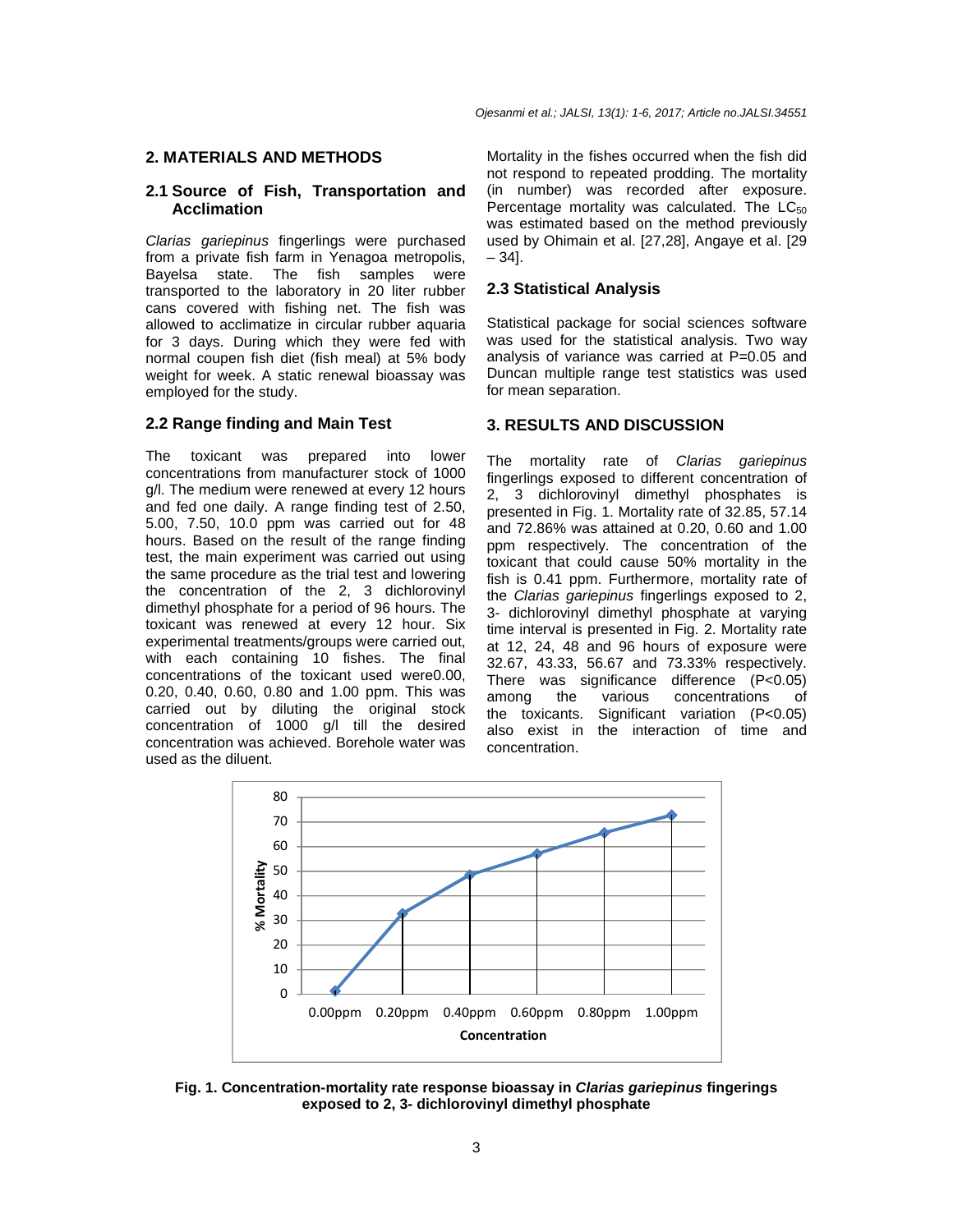

**Fig. 2. Mortality-hours rate response bioassay in Clarias gariepinus fingerlings exposed to 2, 3- dichlorovinyl dimethyl phosphate** 

Typically as the concentration of the toxicant increased the mortality rate also increases. Furthermore, the increased exposure to the toxicant also affected the mortality rate. The results of this study showed that 2, 3 dichlorovinyl dimethyl phosphate is highly toxic to fingerlings of Clarias gariepinus even at low concentration. The absorption of 2, 3 dichlorovinyl dimethyl phosphate by the gills and/or intestinal epithelium of the fish could have led to imbalance in osmo-regulatory ability of the fish. This could have probably led to impairment in histology, histopathology, haematology, electrolytes, metabolites and enzymatic characteristics of the fishes. Due to the role of tissues and organs in metabolism and physiology in fisheries, any dyfunctioning could be highly lethal to their survival. Authors have reported that 2, 3- dichlorovinyl dimethyl phosphate is toxic [15 – 17]. Ashade et al. [16] also reported that 2,3dichlorovinyl dimethyl phosphate is highly lethal to fingerlings and affect behavioral response.

Clarias gariepinus is one the Niger Delta common wetland fish [35,36] that could thrive in both well and poorly oxygenated water [12,37]. therefore, the impart on this species of fish suggest that 2,3 dichlorovinyl dimethyl phosphate could have adverse effect on other fish species found in Niger Delta inland water ways.

## **4. CONCLUSION**

2, 3- dichlorovinyl dimethyl phosphate containing insecticides is one of the mostly widely used insecticides in the Nigeria Delta region of Nigeria. The remains of disused cans are frequently discarded alongside with other household and domestic wastes into the environment without any form of treatment. This study evaluated the toxicity of 2, 3- dichlorovinyl dimethyl phosphate in fingerlings of Clarias gariepinus, a common Niger Delta wetland fish. The study found that 2, 3- dichlorovinyl dimethyl phosphate is highly toxic to fingerlings even at low concentration. Therefore, care should be taken during the use and discarded of empty cans of 2, 3 dichlorovinyl dimethyl phosphate especially close to aquatic ecosystem.

#### **COMPETING INTERESTS**

Authors have declared that no competing interests exist.

#### **REFERENCES**

- 1. Seiyaboh EI, Izah SC, Bokolo JE. Bacteriological quality of water from river nun at amassoma axises, Niger Delta, Nigeria. ASIO Journal of Microbiology, Food Science & Biotechnological Innovations. 2017;3(1):22–26.
- 2. Seiyaboh EI, Izah SC, Oweibi S. Assessment of water quality from Sagbama Creek, Niger Delta, Nigeria. Biotechnological Research. 2017;3(1):20- 24.
- 3. Izah SC, Chakrabarty N, Srivastav AL. A review on heavy metal concentration in potable water sources in Nigeria: Human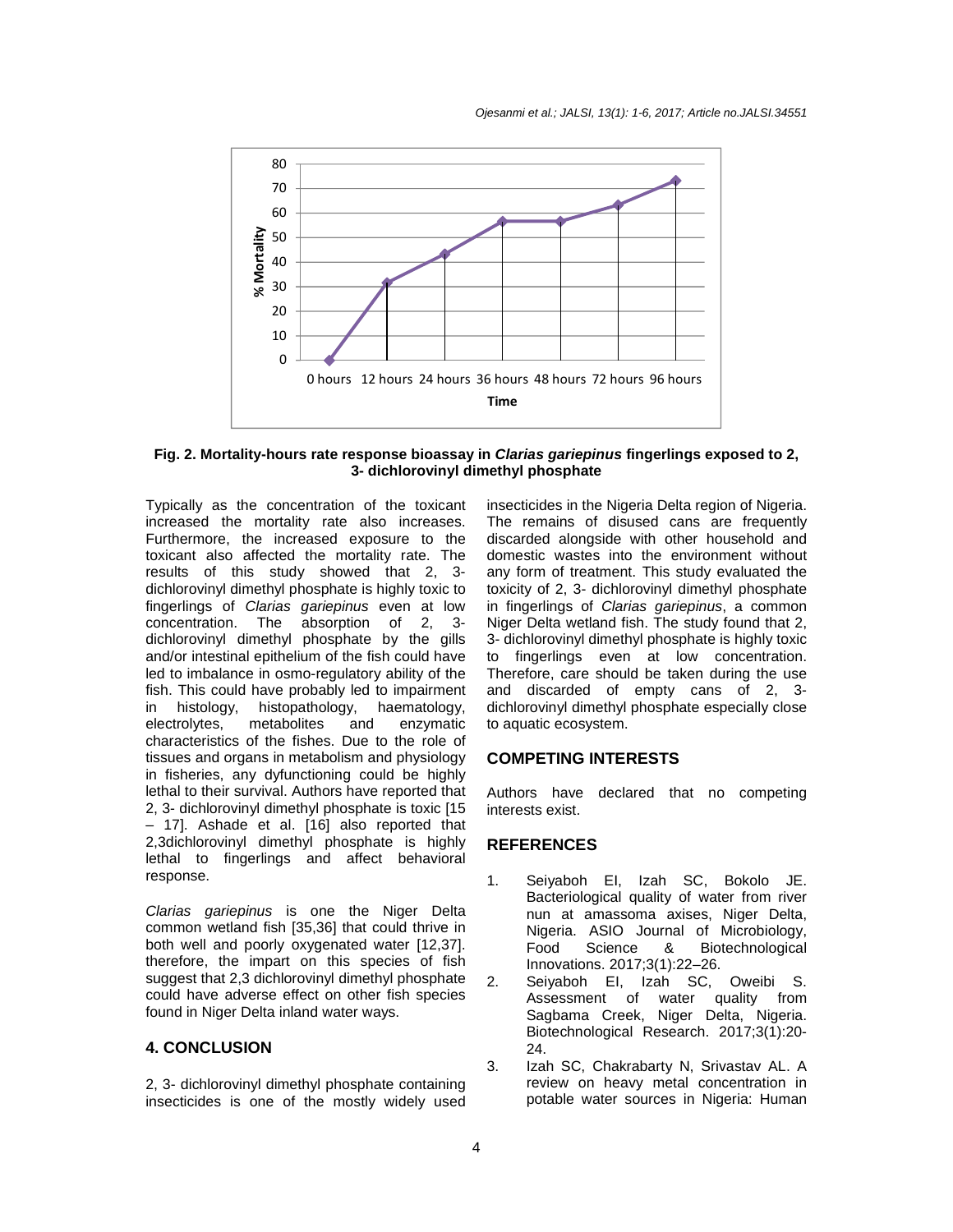health effects and mitigating measures. Exposure and Health. 2016;8:285–304.

- 4. Izah SC, Srivastav AL. Level of arsenic in potable water sources in Nigeria and their potential health impacts: A review. Journal of Environmental Treatment Techniques. 2015;3(1):15–24.
- 5. Izah SC, Ineyougha ER. A review of the microbial quality of potable water sources in Nigeria. Journal of Advances in Biological and Basic Research. 2015;1(1): 12-19.
- 6. Agedah EC, Ineyougha ER, Izah SC, Orutugu LA. Enumeration of total heterotrophic bacteria and some physicochemical characteristics of surface water used for drinking sources in Wilberforce Island, Nigeria. Journal of Environmental Treatment Techniques. 2015;3(1):28–34.
- 7. IzahSC, Angaye TCN. Heavy metal concentration in fishes from surface water in Nigeria: Potential sources of pollutants and mitigation measures. Sky Journal of Biochemistry Research. 2016;5(4):31-47.
- 8. Olopade OA, Taiwo IO, Oluwole CO, Akankali JA. Water quality and haematological indices of Clarias gariepinus from Ogun river (Nigeria). Transylv. Rev. Syst. Ecol. Res. 2015; 17(2):105-112.
- 9. Ogamba EN, Izah SC, Oribu T. Water quality and proximate analysis of Eichhornia crassipes from River Nun, Amassoma Axis, Nigeria. Research Journal of Phytomedicine. 2015;1(1):43– 48.
- 10. Izah SC, Angaye TCN. Ecology of human schistosomiasis intermediate host and plant molluscicides used for control: A review. Sky Journal of Biochemistry Research. 2016;5(6):075-082.
- 11. Izah SC, Angaye TCN, Ohimain EI. Environmental impacts of oil palm processing in Nigeria. Biotechnological Research. 2016;2(3):132-141.
- 12. Ogamba EN, Izah SC, Nabebe G. Effects of 2, 4-Dichlorophenoxyacetic acid in the electrolytes of blood, liver and muscles of Clarias gariepinus. Nigeria Journal of Agriculture Food and Environment. 2015; 11(4):23- 27.
- 13. Ogamba EN, Izah SC, Numofegha K. Effects of dimethyl 2, 2-dichlorovinyl phosphate on the sodium, potassium and calcium content in the kidney and liver of Clarias gariepinus. Research Journal of

Pharmacology and Toxicology. 2015;1(1): 27-30.

- 14. Inyang IR, Obidiozo OZ, Izah SC. Effects of Lambda cyhalothrin in protein and Albumin content in the kidney and liver of Parpohiocephalusobscurus. EC Pharmacology and Toxicology. 2016;2(3): 148-153.
- 15. Ajiboso SOO, Gbate M, Ajari OI, Adeyemo SO. Sub chronic inhalation toxicity studies of 2,2-Dichlorovinyl Dimethyl phosphate (2,3 dichlorovinyl dimethyl phosphate) in albino rats. Advances in Biological Research. 2010;6(4):133-140.
- 16. Ashade OO, Ashiru AW, Obiri CM. The comparative study of the toxic effects of 2 – 3 diclorovinyl dimethyl phosphate (2,3 dichlorovinyl dimethyl phosphate) and chlorpyrifos on the behaviour and<br>haematology of African-(Clarias of African-(Clarias gariepinus). International Journal of Science & Society Yabatech. 2011;1(1):38  $-47.$
- 17. Chedi BAZ, Aliyu, M. Effect and management of acute dichlorvos poisoning in wistar rats. Bayero Journal of Pure and Applied Sciences. 2010;3(2):1-3.
- 18. Inyang IR, Seiyaboh EI, Job UB. Condition factor, organosomatic indices and behavioural abnormalities of Clarias gariepinus exposed to lambda cyhalothrin. Greener Journal of Life Sciences. 2017; 4(1):001-005.
- 19. Inyang IR, Ollor AO, Izah SC. Effect of diazinon on organosomatic indices and behavioural responses of Clarias gariepinus (a common Niger delta wetland fish). Greener Journal of Biological Sciences. 2017;7(2):15–19.
- 20. Inyang IR, Izah SC, Johnson DT, Ejomarie OA. Effects of lambda cyhalothrin on some electrolytes and metabolites in organs of Parpohiocephalusobscurus. Biotechnological Research. 2017;3(1):6- 10.
- 21. Inyang IR, Okon NC, Izah SC. Effect of glyphosate on some enzymes and electrolytes in Heterobranchus bidosalis (a common African catfish). Biotechnological Research. 2016;2(4):161-165.
- 22. Inyang IR, Kenobi A, Izah SC. Effect of dimethoate on some selected metabolites in the brain, liver and muscle of Clarias lazera. Sky Journal of Biochemistry Research. 2016;5(4):63-68.